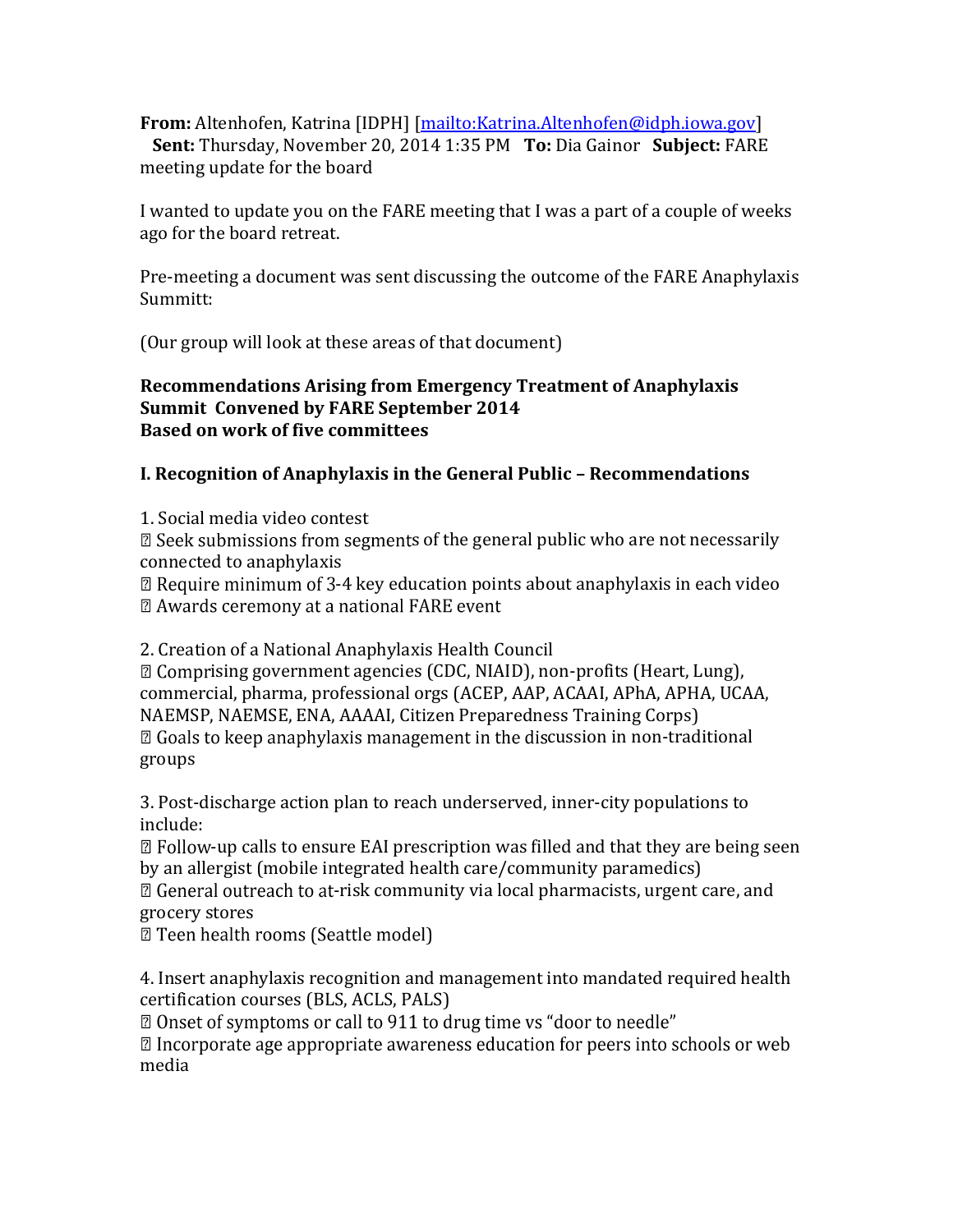## **II. EMS Policy & Protocols- Recommendations**

1. Work with the National Traffic Highway Safety Administration set standards for EMT knowledge and competencies

**Z NTHSA defines skills level required for EMTs. An update to these core** competencies is overdue

sqrt2 Facilitate coalition of stakeholders to urge DoT to begin revision process

 $\mathbb{Z}$  Urge Congress to emphasize the need for revisions

**Z** Goal is for all levels of EMT to be competent in identifying anaphylaxis and administering epinephrine

2. State Policy – Work to influence state policy as a precedent for wider adoption of updated NHTSA guidelines

**sqrtma** Develop resources to help states educate their own EMS policy makers

i. Model protocol

ii. EMS / Anaphylaxis Toolkit

iii. Web-based training

iv. Association Conferences – National & State

v. Speakers' Bureau

 $\mathbb D$  Include liability issues as part of content

3. Develop data collection process to measure uptake at federal and state programs

2 Also develop library of case studies

4. Federal legislation providing for stocking in federal facilities (such as AEDs)

5. Develop multi-platform marketing campaign with industry insiders (summit attendee organizations)

# **III. EMS Education & Training - Recommendations**

Overall Goal – To identify strategies that should be employed to improve EMS education and training. One year, three year and five-seven year goals. Year one

1. Address core curriculum of EMT training and usage authorization

2. Maintain partnerships initiated at this summit

3. Develop standard definition of anaphylaxis signs and symptoms, including biphasic and delayed reaction.

4. "Epi First – Epi Fast"

Three years

1. Address revisions to core documents from allied organizations,

including: National EMS Core Content- 2005; ACEP; ACS Committee on Trauma; American Academy of Pediatrics; Emergency Nurses Association; National EMS Scope Of Practice- 2007; NAEMSE; NAEMSO; National Education Standards-2009; 2 NEMSEA

Five to seven years

1. Data collection to see changes in training protocols and changes in EMT behavior